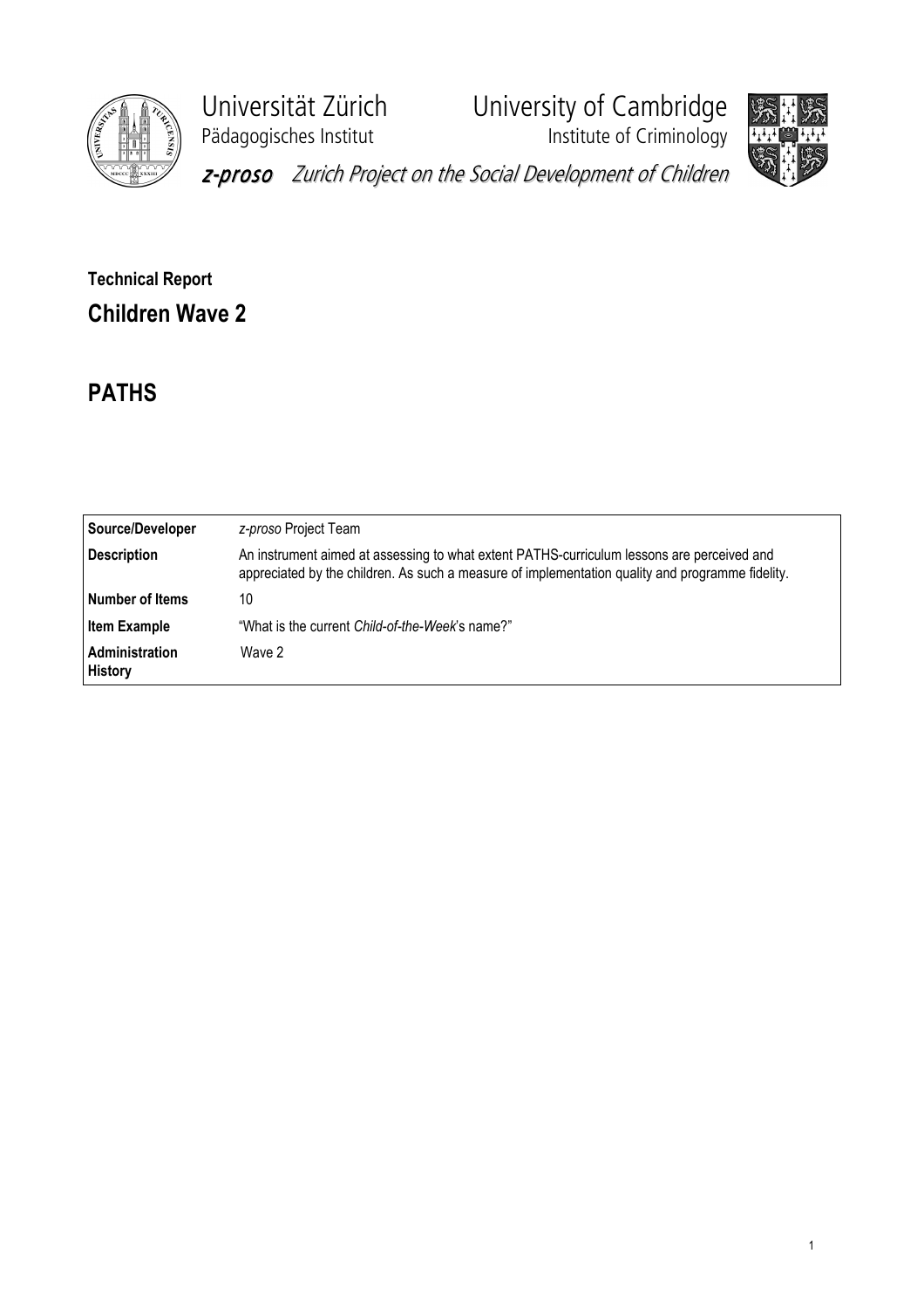| <b>Ever heard of PATHS?</b>         |                                                                                         |             |
|-------------------------------------|-----------------------------------------------------------------------------------------|-------------|
| <b>Item Example</b>                 | "Have you ever heard of PATHS?"                                                         |             |
| <b>Variable Values</b>              | 1 - yes (spontaneously)<br>2 - yes (after additional comment)<br>$3 - no$               |             |
|                                     | 7 - does not apply, no PATHS class (MISSING)<br>9 - no answer, answer refused (MISSING) |             |
| Frequencies"ever<br>heard of PATHS" |                                                                                         |             |
|                                     | Categories                                                                              | N (%)       |
|                                     | 1 yes (spontaneously)                                                                   | 400 (60.4%) |
|                                     | 2 yes (after additional comment)                                                        | 189 (28.5%) |
|                                     | 3 no                                                                                    | 73 (11.0%)  |
|                                     | 7 does not apply, no PATHS class                                                        | 3           |
|                                     | 9 no answer, answer refused                                                             | 1           |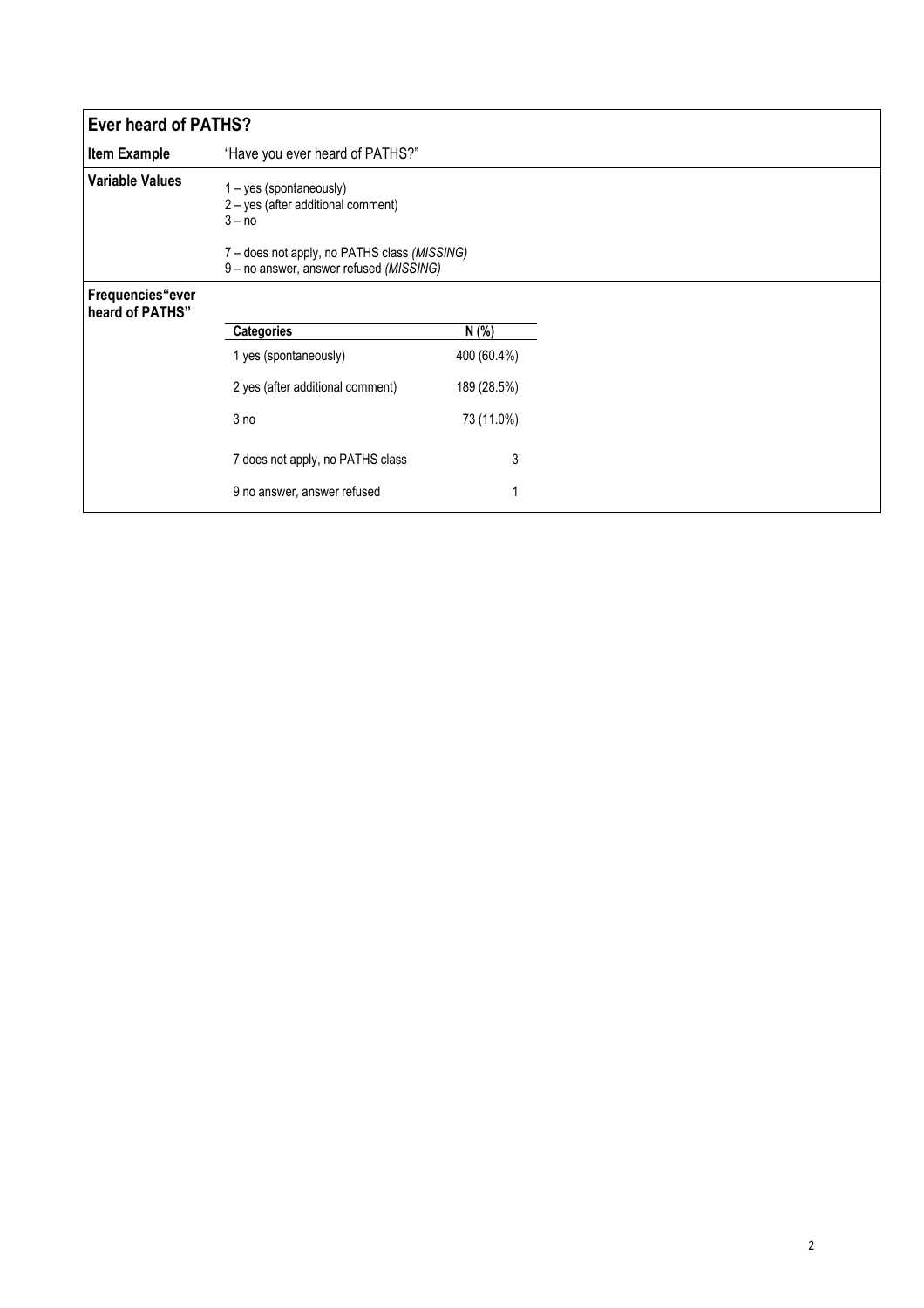| What do you think about PATHS?                  |                                                                                                                                                                                                                    |     |              |                   |              |                |                                     |                 |          |              |      |
|-------------------------------------------------|--------------------------------------------------------------------------------------------------------------------------------------------------------------------------------------------------------------------|-----|--------------|-------------------|--------------|----------------|-------------------------------------|-----------------|----------|--------------|------|
| <b>Item Example</b>                             | "What do you think about PATHS: fantastic/cool or not fantastic/not cool?"                                                                                                                                         |     |              |                   |              |                |                                     |                 |          |              |      |
| <b>Variable Values</b>                          | 1 – very fantastic<br>2 - fantastic<br>3 - not very fantastic<br>4 – not fantastic at all<br>7 - does not apply (MISSING)<br>8 - doesn't know, can't remember (MISSING)<br>9 - no answer, answer refused (MISSING) |     |              |                   |              |                |                                     |                 |          |              |      |
| Frequencies"what                                |                                                                                                                                                                                                                    |     |              |                   |              |                |                                     |                 |          |              |      |
| do you think about                              |                                                                                                                                                                                                                    |     |              |                   |              |                |                                     |                 |          |              |      |
| PATHS?"                                         | <b>Categories</b>                                                                                                                                                                                                  |     |              |                   | N(% )        |                |                                     |                 |          |              |      |
|                                                 | 1 very fantastic                                                                                                                                                                                                   |     |              |                   | 241 (41.0%)  |                |                                     |                 |          |              |      |
|                                                 | 2 fantastic                                                                                                                                                                                                        |     |              |                   | 261 (44.4%)  |                |                                     |                 |          |              |      |
|                                                 | 3 not very fantastic                                                                                                                                                                                               |     |              |                   | 74 (12.6%)   |                |                                     |                 |          |              |      |
|                                                 | 4 not fantastic at all                                                                                                                                                                                             |     |              | 12 (2.0%)         |              |                |                                     |                 |          |              |      |
|                                                 | 7 does not apply                                                                                                                                                                                                   |     |              |                   | 1            |                |                                     |                 |          |              |      |
|                                                 | 8 doesn't know, can't remeber                                                                                                                                                                                      |     |              |                   | 1            |                |                                     |                 |          |              |      |
| <b>Case Summary &amp;</b><br><b>Descriptive</b> | Variable Name                                                                                                                                                                                                      |     | Missings (%) |                   | Mean         |                | <b>Standard</b><br><b>Deviation</b> | <b>Skewness</b> | Kurtosis |              |      |
| Statistics "what do                             | K2_3020                                                                                                                                                                                                            |     | 747 (56%)    |                   | 1.76         |                | 0.75                                | 0.72            |          | 0.07         |      |
| you think about<br><b>PATHS?"</b>               | $N = 1335$                                                                                                                                                                                                         |     |              |                   |              |                |                                     |                 |          |              |      |
| <b>Sum Index</b>                                | "what do you think about PATHS?"                                                                                                                                                                                   |     |              |                   |              |                |                                     |                 |          |              |      |
| <b>Descriptive</b>                              |                                                                                                                                                                                                                    |     |              | <b>Standard</b>   |              |                | Skew-                               |                 |          | <b>ANOVA</b> |      |
| <b>Statistics</b>                               | Group                                                                                                                                                                                                              | N   | Mean         | Deviation<br>0.75 | Min.         | Max.           | ness                                | Kurtosis        | df       | F            | p    |
|                                                 | Full sample                                                                                                                                                                                                        | 588 | 1.76         |                   | $\mathbf{1}$ | $\overline{4}$ | 0.72                                | 0.07            |          |              |      |
|                                                 | Gender<br>Girls                                                                                                                                                                                                    | 300 | 1.73         | 0.76              | 1            | 4              | 0.73                                | $-0.14$         | 1        | 1.00         | .319 |
|                                                 | Boys                                                                                                                                                                                                               | 288 | 1.79         | 0.74              | $\mathbf{1}$ | 4              | 0.73                                | 0.35            |          |              |      |
|                                                 | Class                                                                                                                                                                                                              |     |              |                   |              |                |                                     |                 | 53       | 3.20         | .000 |
|                                                 |                                                                                                                                                                                                                    |     |              |                   |              |                |                                     |                 |          |              |      |
|                                                 | Comments:                                                                                                                                                                                                          |     |              |                   |              |                |                                     |                 |          |              |      |
|                                                 | 1)<br>Significant F-value for class differences                                                                                                                                                                    |     |              |                   |              |                |                                     |                 |          |              |      |
|                                                 |                                                                                                                                                                                                                    |     |              |                   |              |                |                                     |                 |          |              |      |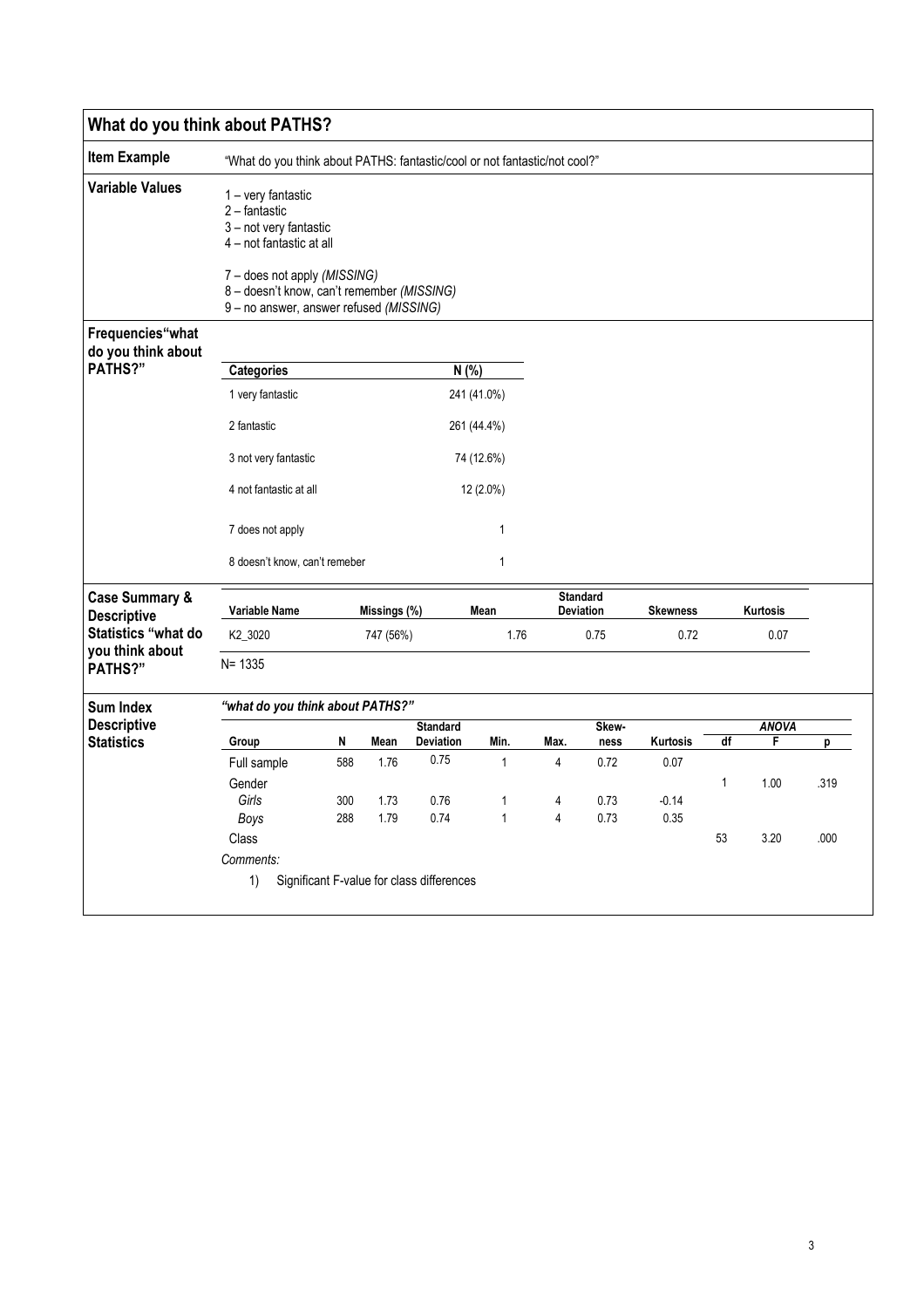| <b>Correlations with</b><br><b>Subscales &amp; DVs</b> |                                                                                                                                                       |                                                                                                                                   |                     |                          |                                     |                                |                          |                                  |                               |                          |  |  |
|--------------------------------------------------------|-------------------------------------------------------------------------------------------------------------------------------------------------------|-----------------------------------------------------------------------------------------------------------------------------------|---------------------|--------------------------|-------------------------------------|--------------------------------|--------------------------|----------------------------------|-------------------------------|--------------------------|--|--|
|                                                        | Variable                                                                                                                                              | r                                                                                                                                 | p                   | N                        | <b>Boys</b>                         | р                              | N                        | Girls<br>r                       | p                             | N                        |  |  |
|                                                        | <b>Subscales</b><br><b>Riddle Compliment</b><br>Riddle blue card                                                                                      | .047<br>.077                                                                                                                      | ns<br>ns            | 580<br>580               | .046<br>.097                        | ns<br>ns                       | 284<br>237               | .054<br>.058                     | ns<br>ns                      | 296<br>259               |  |  |
|                                                        | Child SBQ<br>Aggression W2<br>Prosociality W2<br>Aggression W1<br>Prosociality W1                                                                     | .187<br>$-147$<br>.084<br>$-0.083$                                                                                                | $***$<br>$***$<br>* | 588<br>588<br>574<br>576 | .087<br>$-157$<br>$-.001$<br>$-106$ | ns<br>$\star\star$<br>ns<br>ns | 288<br>288<br>282<br>282 | .301<br>$-129$<br>.156<br>$-052$ | ***<br>$^{\star}$<br>**<br>ns | 300<br>300<br>294<br>294 |  |  |
|                                                        | Teacher SBQ2.1<br><b>Total Aggression</b><br>Prosociality                                                                                             | $-052$<br>$-0.084$                                                                                                                | ns                  | 579<br>579               | $-0.075$<br>$-006$                  | ns<br>ns                       | 285<br>284               | $-043$<br>$-146$                 | ns<br>$\star$                 | 294<br>295               |  |  |
|                                                        | Parent SBQ<br>Aggression<br>Prosociality                                                                                                              | .054<br>$-0.092$                                                                                                                  | ns<br>$\star$       | 516<br>514               | .030<br>$-105$                      | ns<br>ns                       | 257<br>257               | .060<br>$-060$                   | ns<br>ns                      | 259<br>257               |  |  |
|                                                        | Comments:                                                                                                                                             | $1***$ p<.001, ** p<.01, * p<.05, ns p>.05                                                                                        |                     |                          |                                     |                                |                          |                                  |                               |                          |  |  |
|                                                        | 1)                                                                                                                                                    | Significant correlations with Child SBQ AggressionW2, AggressionW1 and Teacher SBQ2.1 Prosociality disappear<br>for boys subgroup |                     |                          |                                     |                                |                          |                                  |                               |                          |  |  |
|                                                        | 2)<br>Significant correlations with Child SBQ ProsocialityW1 and Parent SBQ Prosociality get insifnicant after division in<br>boys and girls subgroup |                                                                                                                                   |                     |                          |                                     |                                |                          |                                  |                               |                          |  |  |

|                                         | Have you ever asked your parents or another adult about rules?                                                                                                                                                                      |             |  |
|-----------------------------------------|-------------------------------------------------------------------------------------------------------------------------------------------------------------------------------------------------------------------------------------|-------------|--|
| <b>Item Example</b>                     | "Have you ever asked your parents or another adult about rules? If yes, who?"                                                                                                                                                       |             |  |
| <b>Variable Values</b>                  | $1 - yes$ , mother<br>$2 - yes$ , father<br>$3 - yes$ , other adult<br>4 - yes, can't indicate<br>$5 - no$<br>7 - does not apply (MISSING)<br>8 - doesn't know, can't remember (MISSING)<br>9 - no answer, answer refused (MISSING) |             |  |
| Frequencies"ever<br>asked parents about |                                                                                                                                                                                                                                     |             |  |
| rules"                                  | <b>Categories</b>                                                                                                                                                                                                                   | N (%)       |  |
|                                         | 1 yes, mother                                                                                                                                                                                                                       | 180 (28.3%) |  |
|                                         | 2 yes, father                                                                                                                                                                                                                       | 49 (7.7%)   |  |
|                                         | 3 yes, other adult                                                                                                                                                                                                                  | 18 (2.8%)   |  |
|                                         | 4 yes, can't indicate                                                                                                                                                                                                               | $9(1.4\%)$  |  |
|                                         | 5 <sub>no</sub>                                                                                                                                                                                                                     | 379 (59.7%) |  |
|                                         | 7 does not apply                                                                                                                                                                                                                    |             |  |
|                                         | 8 doesn't know, can't remember                                                                                                                                                                                                      | 28          |  |
|                                         |                                                                                                                                                                                                                                     |             |  |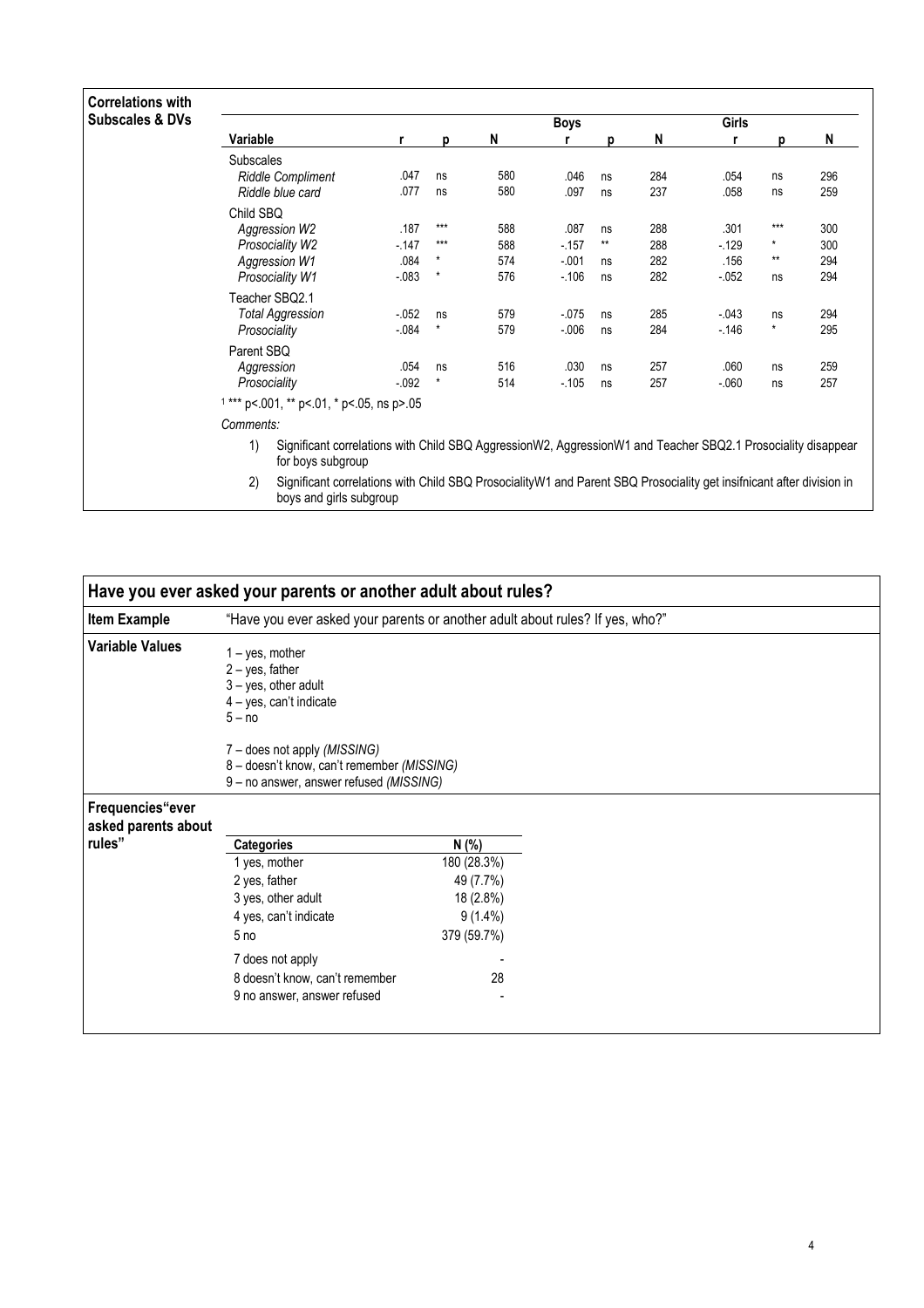|                                    | Letter about rules, feelings or the child of the day to your parents?                                                        |             |                                                                                                 |
|------------------------------------|------------------------------------------------------------------------------------------------------------------------------|-------------|-------------------------------------------------------------------------------------------------|
| <b>Item Example</b>                |                                                                                                                              |             | "Have you ever brought a letter about rules, feelings or the child of the day to your parents?" |
| Variable Values                    | $1 - yes$ , surely<br>$2 - yes$ , probably<br>$3 - no$                                                                       |             |                                                                                                 |
|                                    | 7 – does not apply <i>(MISSING)</i><br>8 - doesn't know, can't remember (MISSING)<br>9 - no answer, answer refused (MISSING) |             |                                                                                                 |
| Frequencies"Letter<br>about rules" |                                                                                                                              |             |                                                                                                 |
|                                    | <b>Categories</b>                                                                                                            | N (%)       |                                                                                                 |
|                                    | 1 yes, surely                                                                                                                | 293 (45.9%) |                                                                                                 |
|                                    | 2 yes, probably                                                                                                              | 35(5.5%)    |                                                                                                 |
|                                    | 3 no                                                                                                                         | 311 (48.7%) |                                                                                                 |
|                                    | 7 does not apply                                                                                                             |             |                                                                                                 |
|                                    | 8 doesn't know, can't remember<br>9 no answer, answer refused                                                                | 24          |                                                                                                 |
|                                    |                                                                                                                              |             |                                                                                                 |

|                                               | Child of the day/of the week in your class?                                                                                                                           |             |
|-----------------------------------------------|-----------------------------------------------------------------------------------------------------------------------------------------------------------------------|-------------|
| <b>Item Example</b>                           | "Is there a child of the day/of the week in your class?"                                                                                                              |             |
| <b>Variable Values</b>                        | 1 – yes, every week one or two new<br>$2 - yes$ , from time to time<br>$3 - no$ , never<br>7 – does not apply (MISSING)<br>8 - doesn't know, can't remember (MISSING) |             |
|                                               | 9 - no answer, answer refused (MISSING)                                                                                                                               |             |
| <b>Frequencies</b> "Child of<br>the day/week" |                                                                                                                                                                       |             |
|                                               | <b>Categories</b>                                                                                                                                                     | N (%)       |
|                                               | 1 yes, every week one or two                                                                                                                                          | 538 (84.7%) |
|                                               | 2 yes, from time to time                                                                                                                                              | 47 (7.4%)   |
|                                               | 3 no, never                                                                                                                                                           | 50 (7.9%)   |
|                                               | 7 does not apply                                                                                                                                                      |             |
|                                               | 8 doesn't know, can't remember                                                                                                                                        | 28          |
|                                               | 9 no answer, answer refused                                                                                                                                           |             |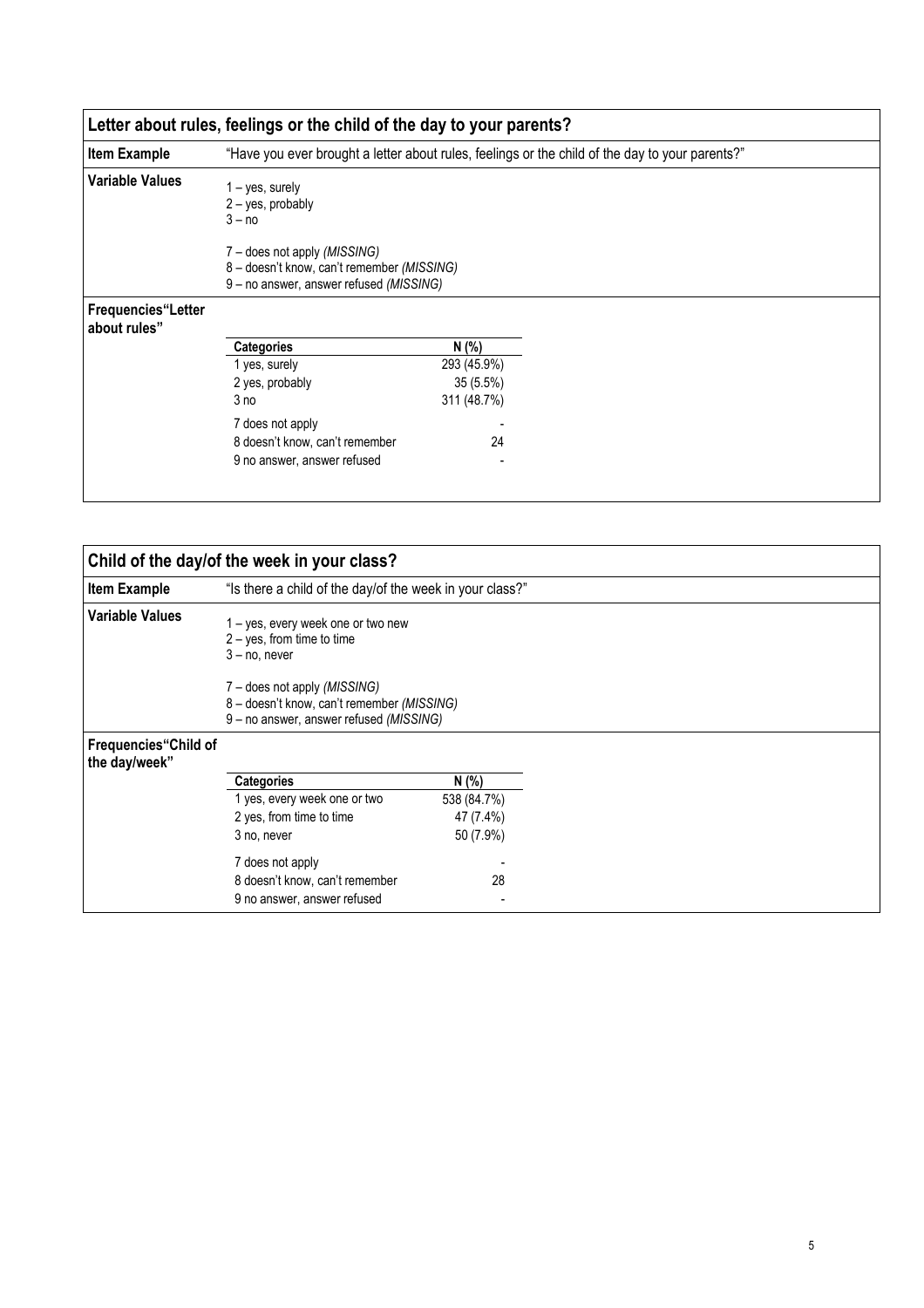|                                        | Name of the last child of the day/of the week?                                                                                                                                     |  |  |  |  |  |  |  |  |
|----------------------------------------|------------------------------------------------------------------------------------------------------------------------------------------------------------------------------------|--|--|--|--|--|--|--|--|
| <b>Item Example</b>                    | "What's the name of the last child of the day/of the week?"                                                                                                                        |  |  |  |  |  |  |  |  |
| <b>Variable Values</b>                 | $1 -$ can name the name of one child<br>2 – doesn't remember the name of the last child of the day/week<br>7 – does not apply (MISSING)<br>9 - no answer, answer refused (MISSING) |  |  |  |  |  |  |  |  |
| Frequencies"name<br>of the last child" | N (%)<br><b>Categories</b><br>can name the name of one<br>489 (83.6%)<br>2 doesn't remember the name of<br>96 (16.4%)<br>7 does not apply<br>9 no answer, answer refused           |  |  |  |  |  |  |  |  |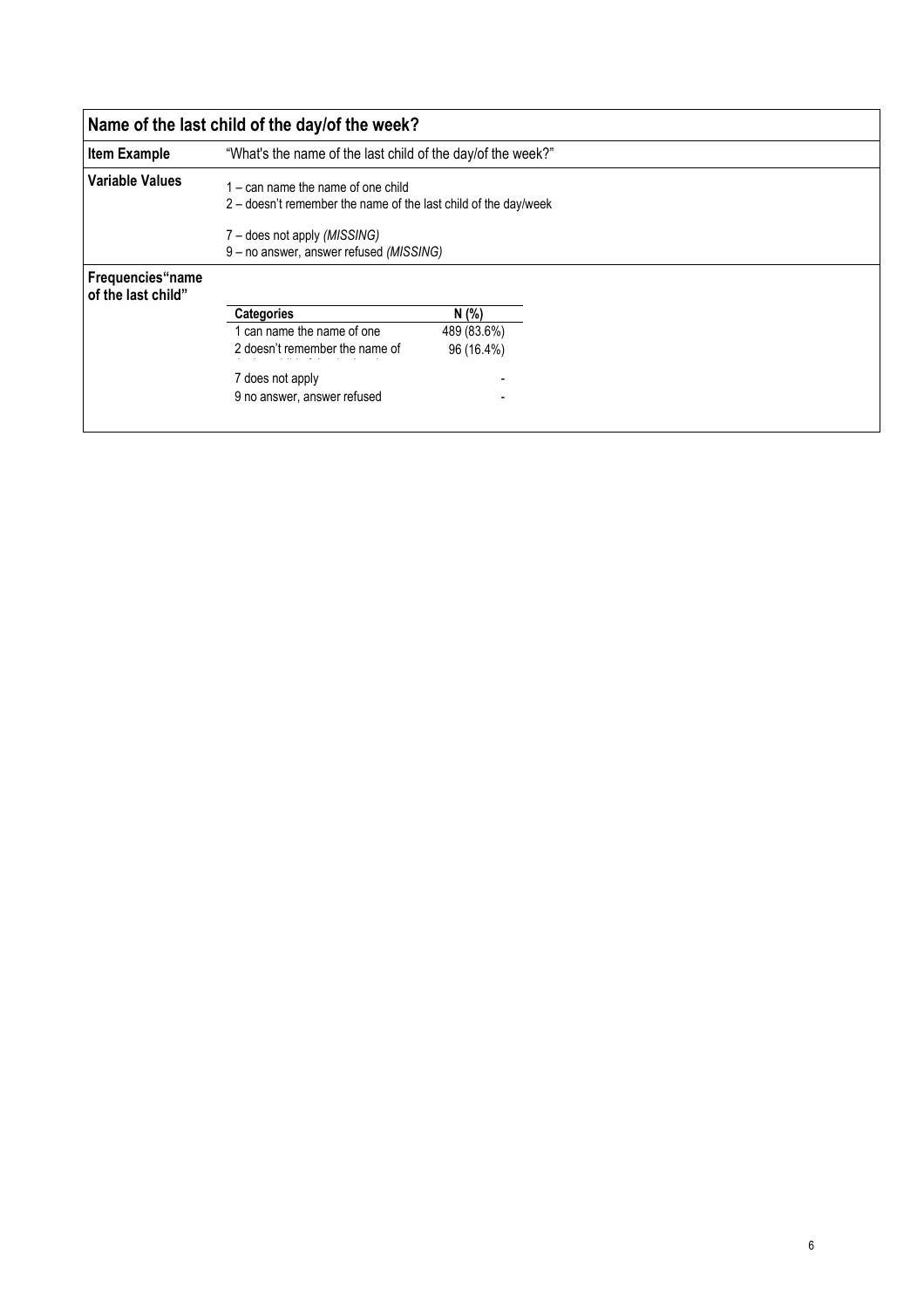| Riddle: Which one is a compliment?               |                                                                                                                                    |     |              |                                     |             |            |              |                                     |                 |                  |    |                |         |            |  |
|--------------------------------------------------|------------------------------------------------------------------------------------------------------------------------------------|-----|--------------|-------------------------------------|-------------|------------|--------------|-------------------------------------|-----------------|------------------|----|----------------|---------|------------|--|
| <b>Item Example</b>                              | PATHS: "Now I tell you a small riddle: I'm going to read out three sentences and you have to guess, which one is a<br>compliment." |     |              |                                     |             |            |              |                                     |                 |                  |    |                |         |            |  |
| <b>Variable Values</b>                           | 1 - You look tired today<br>2 - You look pretty today<br>3 - How are you?<br>7 - does not apply (MISSING)                          |     |              |                                     |             |            |              |                                     |                 |                  |    |                |         |            |  |
|                                                  | 8 - doesn't know, can't remember (MISSING)<br>9 - no answer, answer refused (MISSING)                                              |     |              |                                     |             |            |              |                                     |                 |                  |    |                |         |            |  |
| Frequencies"which<br>one is a                    |                                                                                                                                    |     |              |                                     |             |            |              |                                     |                 |                  |    |                |         |            |  |
| compliment?"                                     | <b>Categories</b>                                                                                                                  |     |              |                                     | N(% )       |            |              |                                     |                 |                  |    |                |         |            |  |
|                                                  | 1 you look tired today<br>22 (3.4%)<br>2 you look pretty today<br>569 (87.1%)                                                      |     |              |                                     |             |            |              |                                     |                 |                  |    |                |         |            |  |
|                                                  | 3 how are you                                                                                                                      |     |              |                                     |             | 62 (9.5%)  |              |                                     |                 |                  |    |                |         |            |  |
|                                                  | 8 doesn't know, can't remeber                                                                                                      |     |              |                                     |             | 10         |              |                                     |                 |                  |    |                |         |            |  |
| <b>Note</b>                                      | Right answer is coded as "1", wrong answers are coded as "0"                                                                       |     |              |                                     |             |            |              |                                     |                 |                  |    |                |         |            |  |
| <b>Case Summary &amp;</b>                        | <b>Variable Name</b><br>Missings (%)                                                                                               |     |              |                                     |             | Mean       |              | <b>Standard</b><br><b>Deviation</b> |                 | <b>Skewness</b>  |    | Kurtosis       |         |            |  |
| <b>Descriptive Statistics</b><br>"Which one is a | Riddle1_Compliment                                                                                                                 |     | 682 (51.1%)  |                                     |             | 0.87       |              | 0.34                                |                 | $-2.22$          |    | 2.95           |         |            |  |
| compliment?"                                     | $N = 1335$                                                                                                                         |     |              |                                     |             |            |              |                                     |                 |                  |    |                |         |            |  |
| -Right answer                                    | Comments:                                                                                                                          |     |              |                                     |             |            |              |                                     |                 |                  |    |                |         |            |  |
|                                                  | 1)<br>Riddle1_Compliment with low skewness and high kurtosis                                                                       |     |              |                                     |             |            |              |                                     |                 |                  |    |                |         |            |  |
| <b>Sum Index</b>                                 | "Which one is a compliment?"                                                                                                       |     |              |                                     |             |            |              |                                     |                 |                  |    |                |         |            |  |
| <b>Descriptive Statistics</b>                    |                                                                                                                                    | N   |              | <b>Standard</b><br><b>Deviation</b> |             |            |              | Skew-                               |                 |                  |    | <b>ANOVA</b>   |         |            |  |
|                                                  | Group<br>Full sample                                                                                                               | 653 | Mean<br>0.87 | 0.34                                |             | Min.<br>0  | Max.<br>1.00 | ness<br>$-2.22$                     |                 | Kurtosis<br>2.95 | df | F              |         | p          |  |
|                                                  | Gender                                                                                                                             |     |              |                                     |             |            |              |                                     |                 |                  | 1  | 4.16           |         | .042       |  |
|                                                  | Girls                                                                                                                              | 332 | 0.90         | 0.30                                |             | 0          | 1.00         | $-2.64$                             |                 | 4.97             |    |                |         |            |  |
|                                                  | Boys                                                                                                                               | 321 | 0.84         | 0.36                                |             | 0          | 1.00         | $-1.91$                             |                 | 1.65             |    |                |         |            |  |
|                                                  | Class                                                                                                                              |     |              |                                     |             |            |              |                                     |                 |                  | 55 | 2.25           |         | .000       |  |
|                                                  | Comments:                                                                                                                          |     |              |                                     |             |            |              |                                     |                 |                  |    |                |         |            |  |
|                                                  | Girls and boys subgroups with low skewness and high kurtosis<br>1)                                                                 |     |              |                                     |             |            |              |                                     |                 |                  |    |                |         |            |  |
|                                                  | 2)<br>Significant F-value for gender group and class differences                                                                   |     |              |                                     |             |            |              |                                     |                 |                  |    |                |         |            |  |
| <b>Correlations with</b>                         |                                                                                                                                    |     |              |                                     |             |            |              |                                     |                 |                  |    |                |         |            |  |
| <b>Subscales &amp; DVs</b>                       | Variable                                                                                                                           |     |              | r                                   | p           | N          |              | <b>Boys</b><br>r                    | p               | N                |    | Girls<br>r     | р       | N          |  |
|                                                  | <b>Subscales</b>                                                                                                                   |     |              |                                     |             |            |              |                                     |                 |                  |    |                |         |            |  |
|                                                  | think about PATHS                                                                                                                  |     |              | .047                                | ns          | 580        |              | .046                                | ns              | 284              |    | .054           | ns      | 296        |  |
|                                                  | Riddle blue card                                                                                                                   |     |              | .054                                | ns          | 530        |              | .090                                | ns              | 254              |    | .021           | ns      | 276        |  |
|                                                  | Child SBQ<br>Aggression W2                                                                                                         |     |              | .000                                | ns          | 653        |              | .006                                | ns              | 321              |    | .020           | ns      | 332        |  |
|                                                  | Prosociality W2                                                                                                                    |     |              | .038                                | ns          | 653        |              | .032                                | ns              | 321              |    | .017           | ns      | 332        |  |
|                                                  | Aggression W1                                                                                                                      |     |              | $-056$                              | ns          | 641        |              | $-0.055$                            | ns              | 315              |    | $-0.048$       | ns      | 326        |  |
|                                                  | Prosociality W1                                                                                                                    |     |              | .155                                | $***$       | 641        |              | .168                                | $^{\star\star}$ | 315              |    | .125           | *.      | 326        |  |
|                                                  | Teacher SBQ1.1<br><b>Total Aggression</b><br>Prosociality                                                                          |     |              | $-156$<br>.065                      | $***$<br>ns | 644<br>644 |              | $-154$<br>.015                      | $**$<br>ns      | 318<br>317       |    | $-134$<br>.083 | ×<br>ns | 326<br>327 |  |
|                                                  | Parent SBQ                                                                                                                         |     |              |                                     |             |            |              |                                     |                 |                  |    |                |         |            |  |
|                                                  | Aggression                                                                                                                         |     |              | .056                                | ns          | 570        |              | .071                                | ns              | 288              |    | .072           | ns      | 282        |  |
|                                                  | Prosociality                                                                                                                       |     |              | .050                                | ns          | 567        |              | .069                                | ns              | 288              |    | $-0.013$       | ns      | 279        |  |
|                                                  | $1***$ p<.001, ** p<.01, * p<.05, ns p>.05                                                                                         |     |              |                                     |             |            |              |                                     |                 |                  |    |                |         |            |  |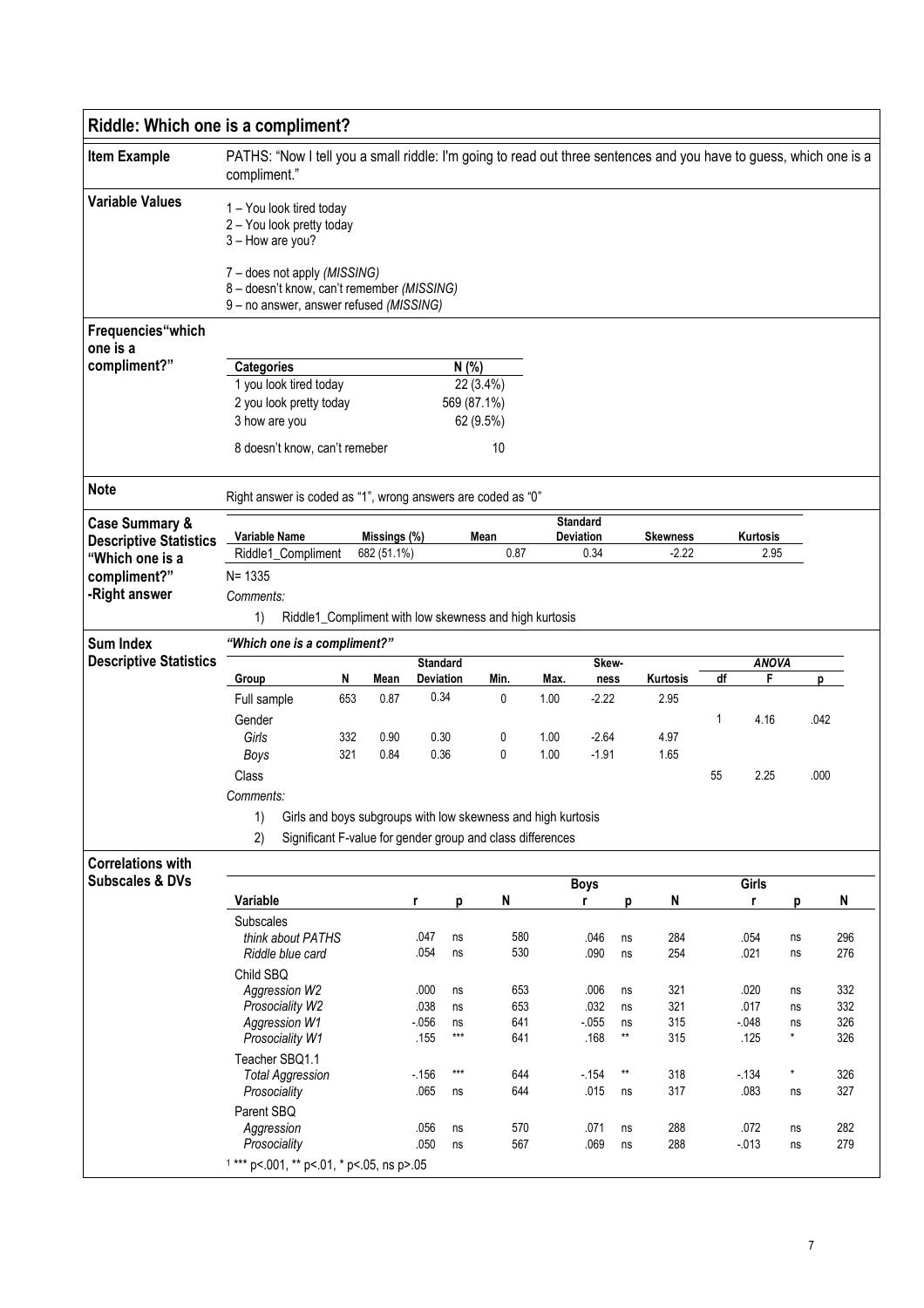| <b>Cards about feelings?</b>         |                                                                                                                                                |             |
|--------------------------------------|------------------------------------------------------------------------------------------------------------------------------------------------|-------------|
| <b>Item Example</b>                  | "Have you ever heard about cards about feelings?"                                                                                              |             |
| <b>Variable Values</b>               | $1 - yes$<br>$2 - no$<br>7 – does not apply (MISSING)<br>8 - doesn't know, can't remember (MISSING)<br>9 - no answer, answer refused (MISSING) |             |
| Frequencies"cards<br>about feelings" |                                                                                                                                                |             |
|                                      | <b>Categories</b>                                                                                                                              | N (%)       |
|                                      | 1 yes                                                                                                                                          | 537 (81.5%) |
|                                      | 2 <sub>no</sub>                                                                                                                                | 122 (18.5%) |
|                                      | 7 does not apply                                                                                                                               |             |
|                                      | 8 doesn't know, can't remember                                                                                                                 |             |
|                                      | 9 no answer, answer refused                                                                                                                    |             |

| Feelings on the blue card                 |                                                                                                                                                                    |                |  |  |
|-------------------------------------------|--------------------------------------------------------------------------------------------------------------------------------------------------------------------|----------------|--|--|
| <b>Item Example</b>                       | "Another riddle: Which feelings are on the blue card?"                                                                                                             |                |  |  |
| <b>Variable Values</b>                    | 1 - unpleasant feelings<br>2 - pleasant feelings<br>3 - wrong feelings<br>4 - correct feelings<br>5 - doesn't know, can't remember<br>7 - does not apply (MISSING) |                |  |  |
|                                           | 9 - no answer, answer refused (MISSING)                                                                                                                            |                |  |  |
| Frequencies"feelings<br>on the blue card" |                                                                                                                                                                    |                |  |  |
|                                           | Categories                                                                                                                                                         | N(% )          |  |  |
|                                           | 1 unpleasant feelings                                                                                                                                              | 256 (47.9%)    |  |  |
|                                           | 2 pleasant feelings                                                                                                                                                | 29 (5.4%)      |  |  |
|                                           | 3 wrong feelings                                                                                                                                                   | 191 (35.8%)    |  |  |
|                                           | 4 correct feelings                                                                                                                                                 | 20 (3.7%)      |  |  |
|                                           | 5 doesn't know, can't remember                                                                                                                                     | 38 (7.1%)      |  |  |
|                                           | 7 does not apply                                                                                                                                                   | $\overline{c}$ |  |  |
|                                           | 9 no answer, answer refused                                                                                                                                        | $\mathbf{1}$   |  |  |
| <b>Note</b>                               |                                                                                                                                                                    |                |  |  |
|                                           | Right answer is coded as "1", wrong answers are coded as "0"                                                                                                       |                |  |  |
|                                           |                                                                                                                                                                    |                |  |  |
|                                           |                                                                                                                                                                    |                |  |  |
|                                           |                                                                                                                                                                    |                |  |  |
|                                           |                                                                                                                                                                    |                |  |  |
|                                           |                                                                                                                                                                    |                |  |  |
|                                           |                                                                                                                                                                    |                |  |  |